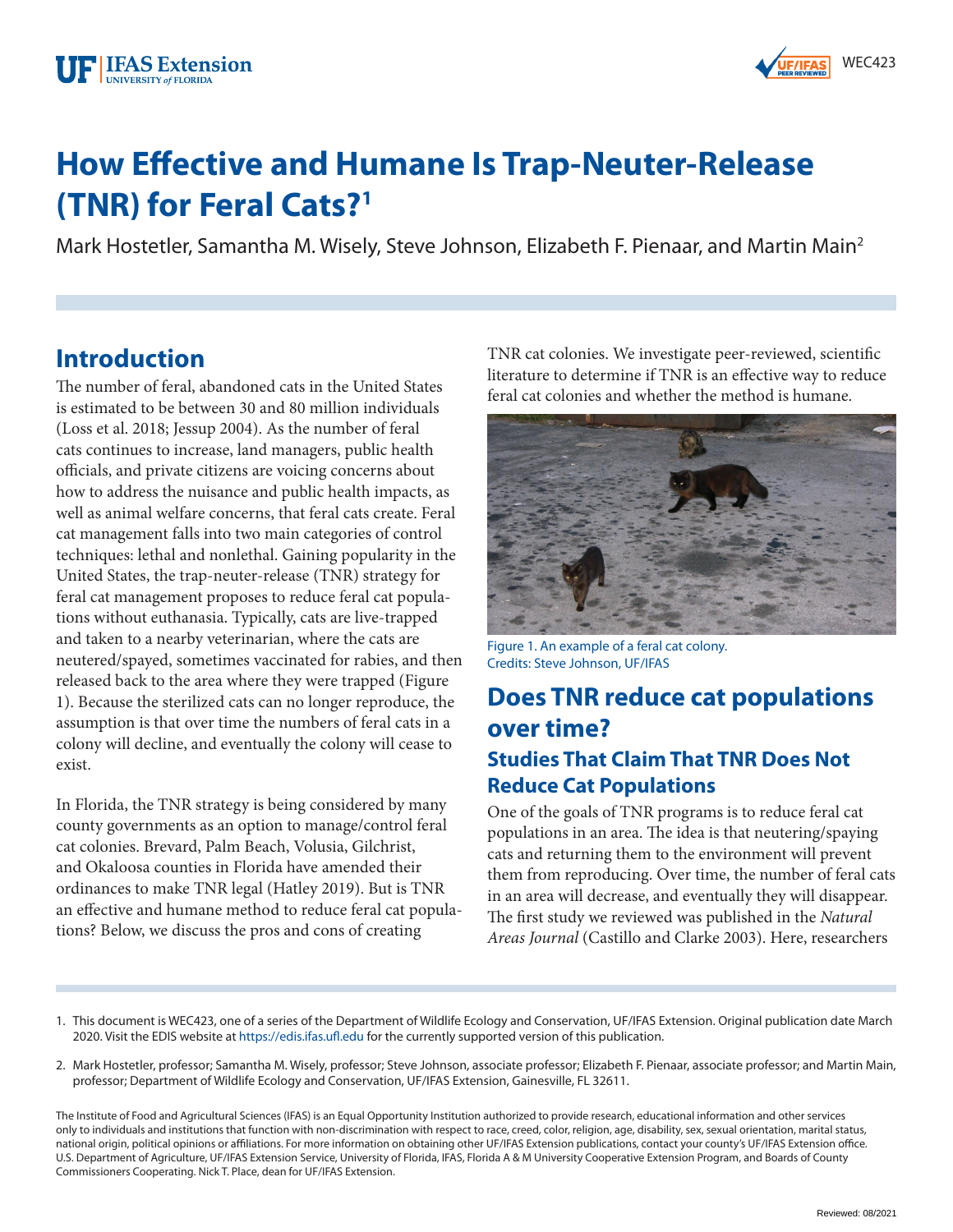tracked two TNR colonies in two public parks in Miami-Dade County, Florida. Original populations were 25 cats at one park and 56 cats at another. Cats were monitored from 1999 to 2001 using a photographic capture/recapture technique. In both parks, managed cat populations increased over time due primarily to the introduction of new cats to these colonies, either through illegal dumping or as the result of stray cats being attracted to the colonies (an increase of 27 cats in one park and 61 cats in the other). A second study we reviewed used San Diego County, California, and Alachua County, Florida, TNR data and found that TNR did not reduce the feral cat population growth rate or the proportion of pregnant feral cats (Foley et al. 2005). Here, they applied a population growth model and found that in order for a TNR colony to decline over time, 71% to 94% of the cats needed to be neutered. These percentages of neutering were higher than what occurred in the field, and thus the models indicated that populations would increase. Both of these studies used data collection methods for estimating abundance that are scientifically accepted. Overall, these studies reached the conclusion that TNR did not significantly reduce cat population sizes, but that population sizes increased due to immigration of other cats and the difficulty of trapping all cats and neutering them. Immigration is the movement of cats from the surrounding area into the target population.

#### **Studies That Claim That TNR Does Reduce Cat Populations**

We first reviewed a study published in the *Journal of the American Veterinary Medical Association* (Centonze and Levy 2002). This study was a survey of caretakers of the TNR cat colonies in north central Florida. The authors asked caretakers to report the initial size of the colony and to estimate the size of the colony after approximately 8 months. This study was conducted across 132 colonies that initially totaled 920 cats. The authors reported that the total number of cats declined from 920 to 678 (a 27% reduction). They reported 151 deaths, 149 disappearances, 238 adoptions, 498 births and 103 immigrants. However, taking into account all of the aforementioned parameters, the final cat population should be calculated as 983, not 678. The numbers generated in the publication do not add up because, as the authors stated, the estimated cat populations were "...based on the recollections of individual caretakers," and the population fluctuated as the cats that belonged to the colonies changed. Consequently, the reliability of the estimated cat numbers is questionable (i.e., human error in estimating the number of cats); it was not based on a scientifically accepted way to estimate abundance. In addition, most of the cat colonies included in the study

were very small (an average of 7 cats per colony), with the largest colony being 89 cats. The small colony sizes in the study limit how applicable this study is to other larger TNR colonies in the United States. Because of the disparity between the number of cats reported and the population trend (the number of reported cats was higher at the end of the study, yet observers reported a decrease in the colony size), we do not consider the methods used in this study to be reliable. Furthermore, adoptions accounted for 26% of the original cat population, an outcome that was needed to somewhat offset immigration and births.

In a review study by Crawford, Calver, and Fleming (2019), authors noted that there were very few studies that tracked a TNR cat colony from initial population size to final population size. They only found 11 studies that did this and found that, typically, cat colonies were tracked for less than 3 years. Ten of these studies were in urban areas and one in a rural setting. From these studies, the number of cats that were adopted was reported in 7 colonies. Of these, 5 colonies decreased (ranging from a 1% to a 72% reduction), and 2 colonies increased (ranging from a 25% to a 175% increase). For the 5 colonies that decreased, adoption rates ranged from 18%–80%. Adoption rates were calculated by dividing the number of reported adopted cats by the number of cats in the initial colony added to the number of new cats that joined the colony. They noted that in each study, new cats joined the colonies, indicating that TNR colonies are not closed colonies and have immigration occurring due to abandoned cats or cats attracted to the colonies. Most studies concluded that TNR cat colonies were prone to attracting abandoned and stray cats (Longcore et al. 2009).

Another study had volunteers monitor TNR cat colonies at the University of Central Florida (Levy et al. 2003). Here, 68 cats from 11 colonies in 1996 were reduced to 23 cats in 2002. These colonies attracted additional cats, but overall numbers decreased due to deaths, euthanasia (of sick cats) and a high rate of adoption (47%). This adoption rate was similar to the removal rate (50%) calculated from a population model of TNR colonies (Andersen et al. 2004), which is necessary to reduce feral cat populations. For the TNR colonies at the University of Central Florida, the high adoption rate was the primary reason for the reduction in TNR cat populations.

Other case studies that found a reduction in cat colonies through TNR also had high adoption/removal rates: 39% adopted, euthanized, or relocated in Chicago (Spehar and Wolf 2018); 43% estimated adopted or euthanized in Newburyport, MA (Spehar and Wolf 2017); and 32%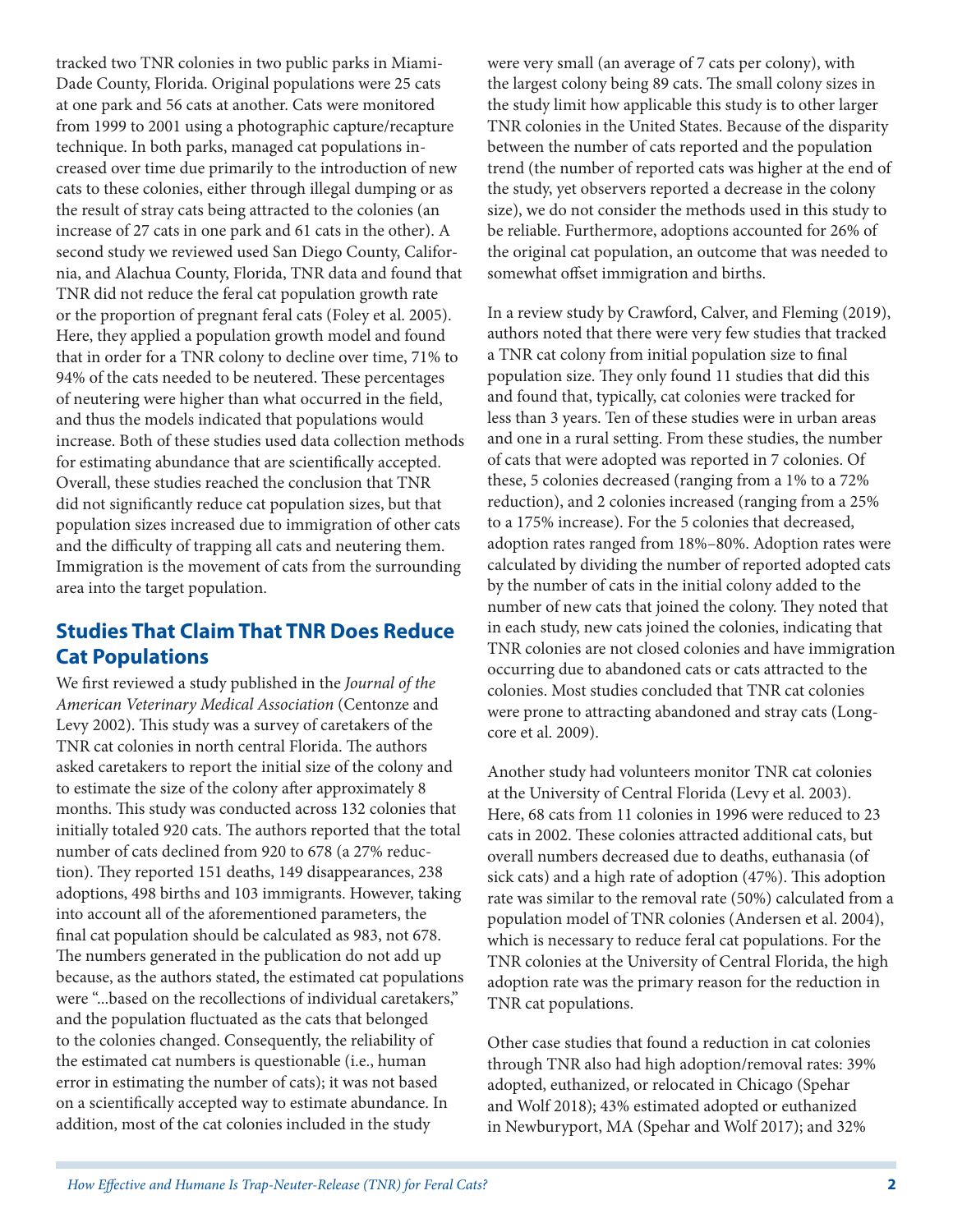adopted or euthanized in Sydney, Australia (Swarbrick and Rand 2018). Each of these studies found a reduction in cat colonies, largely owing to adoption and removal. There is less evidence that the reduction in cat colonies was attributable solely to spaying/neutering of cats, and a concerted effort was needed to remove cats to help decrease populations over time.

Many of the above studies (e.g., Centonze and Levy 2002; Levy et al. 2003) were conducted with volunteers and used surveys of caretakers or veterinary clinic records to estimate abundance. These studies did not use standardized field observations; thus, results are likely not accurate. To highlight the discrepancy in data collection, we present data from a study where only one caretaker surveyed cats at various feeding stations in Key Largo from 1999 to 2013 (Kreisler, Cornell, and Levy 2019). This caretaker did not report how often each feeding station was sampled. The number of feeders changed from year to year, and many of the feeding stations were located near each other, so that cats very likely ate from multiple stations, yet the caretaker provided no rationale for how double counting was avoided. Furthermore, the report did not state what happened to the cats in each of the colonies: were they adopted, killed, or euthanized? The report did not provide this information.

In a large study of 72,970 TNR cats across six cities (Spehar and Wolf 2019), researchers measured feline intake to municipal shelters over a three-year period. They found a median reduction of 32% in feline intake and a median decline of 83% in shelter euthanasia. Although fewer cats were taken to shelters, it is not clear that cat colonies decreased in size. The authors attempted to compare the number of DOA (dead on arrival) cats before and after implementing the TNR program, but inconsistencies in the data meant that the authors could not demonstrate a consistent decline in cat colonies. Other studies have reported similar results where TNR along with targeted adoption reduced the number of cats taken into shelters, but overall reductions of cat populations across the cities examined in these studies were not measured (Levy, Isaza, and Scott 2019).

Another field study in Rome, Italy, found that TNR programs did reduce population size (16% to 32%) (Natoli et al. 2006). Researchers surveyed 103 cat colonies from 1991 to 2000 and found that some of the colonies increased and others decreased. The authors found that cat immigration from nearby neighborhoods was around 21 percent, and that the immigration was due to abandoned cats from nearby neighborhoods. They concluded that TNR programs alone may not decrease cat populations unless nearby

residents are educated to neuter their own cats and not to abandon cats.

Finally, a study that modeled various cat-management practices reported that the best practice for control was TNR (Boone et al. 2019). This study modeled population fluctuation using estimated population parameters with different hypothetical management strategies, such as TNR at low and high removal intensities. At the end of 10 years using these models, outputs measured were population size and preventable deaths. Preventable deaths were defined as the number of cats that would not die as the result of a particular management strategy. The study reported that high-intensity TNR (50% of cats sterilized every 6 months) was the best solution for minimizing preventable deaths. However, results indicated that the best strategy to reduce cat populations was 50% removal of cats, either through euthanasia or adoption. One shortcoming of the modeling effort was the use of an immigration rate of 2%. Other studies report a substantially higher rate of immigration (e.g., Crawford, Calver, and Fleming 2019). Using values greater than 2% would have greatly increased the population size over time. The authors state this was an arbitrary number. Thus, they should have tried the scenarios at different immigration rates. Another shortcoming of the model was the assumption that a given environment's carrying capacity for a cat colony is equal to the established cat colony's population size. An environment's carrying capacity for a given species of animal is the maximum number of animals that can subsist on the resources in the environment (food, shelter, etc.). Because TNR programs typically feed cats, the carrying capacity would likely increase with the establishment of a TNR plan, because the extra food would mean that the environment could support additional cats. Reliable food sources can cause cats to become more social and less territorial (Levy and Crawford 2004), resulting in more cats in a given area (Schmidt et al. 2007).

Overall, it appears that TNR cat colonies were reduced only if there were high rates of adoption/removal of cats (around 50% or more), if there were high rates of neutered cats, and if there were low rates of immigration by cats. Without these, the colonies would not decline in size over time.

### **How humane are TNR programs for the cats?**

Regardless of whether TNR programs are effective in reducing feral cat populations, it is important to assess whether these programs are humane. Although some people feel that TNR programs are the most humane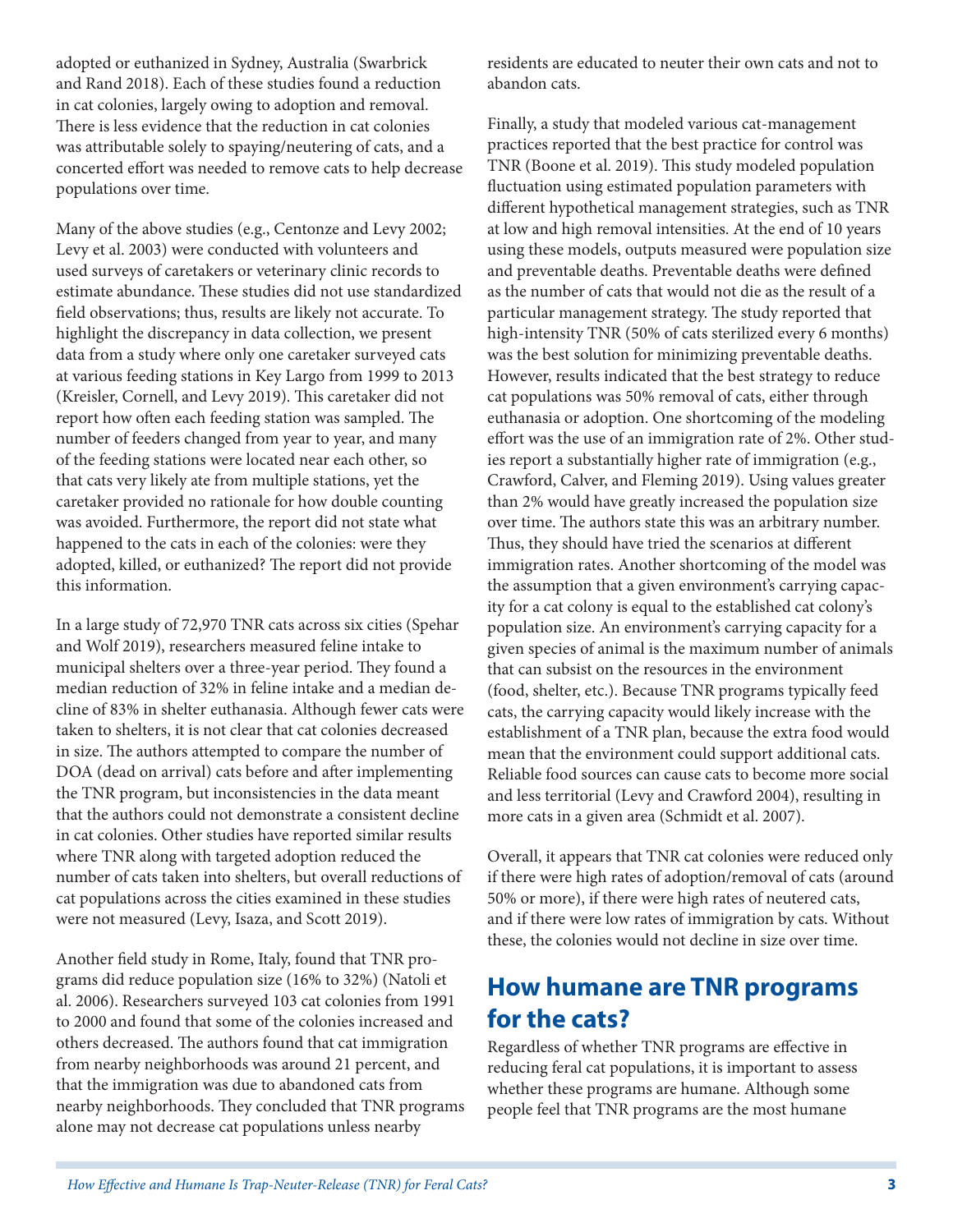method of managing feral cat populations (e.g., [https://](https://www.neighborhoodcats.org/how-to-tnr/getting-started/what-is-tnr) [www.neighborhoodcats.org/how-to-tnr/getting-started/](https://www.neighborhoodcats.org/how-to-tnr/getting-started/what-is-tnr) [what-is-tnr\)](https://www.neighborhoodcats.org/how-to-tnr/getting-started/what-is-tnr), animal rights organizations do not necessarily agree. PETA (People for the Ethical Treatment of Animals) states, "Having witnessed the painful deaths of countless feral cats, we cannot in good conscience advocate trapping, altering, and releasing (e.g., TNR) as a humane way to deal with overpopulation and homelessness" [\(https://www.peta.](https://www.peta.org/about-peta/why-peta/feral-cats/) [org/about-peta/why-peta/feral-cats/](https://www.peta.org/about-peta/why-peta/feral-cats/); accessed 1/7/20). Outdoor cats, whether they are on their own, in unmanaged colonies, or in TNR colonies, are subject to a variety of injuries, trauma, poisoning, and death. They scavenge dead animals, eat refuse out of garbage cans, and drink dirty water from parking lots (Crawford et al. 2019). Many free-ranging cats are brought into veterinary clinics because they have ingested toxic compounds (Crawford et al. 2019). Trauma, especially from being hit by cars or injured/killed by dogs or coyotes, is a serious risk for outdoor cats. In one study, 18% of 164 cats in TNR colonies were killed by vehicles (Nutter 2006). Even human cruelty is a factor when people shoot cats or purposely injure them by other means (e.g., Vnuk et al. 2016).

In a TNR study in Key Largo, Florida, of captured cats brought into a vet clinic (total = 2,530), 441 (17%) were euthanized for being unhealthy or retrovirus-positive, and 209 (8%) were dead on arrival through high trauma (e.g., hit by cars) or other unknown reasons (Kreisler, Cornell, and Levy 2019). Although 1,111 cats were returned to the colonies after veterinary treatment, Kreisler, Cornell, and Levy (2019) stated that "return [of cats to TNR colonies] rather than routine euthanasia of trapped cats [may] increase animal suffering due to non-retroviral disease or trauma (in other words, that free-roaming cats would be better off dead)." The average age of cats in this study was 82.1 months when they were euthanized and the average age of DOA/MIA cats was 58.7 months, indicating that many of these outdoor cats ended up being very sick and/ or killed by the time they were 7 years old. In one study in Raleigh, North Carolina, 127 of 169 (75%) kittens died or disappeared in free-roaming managed colonies (Nutter et al. 2004). One study estimated that free-ranging domestic cats on farmsteads survived on average 3–5 years, and less than 1% survived 7 years or more (Warner 1985). Although few concrete studies have been published, various humane societies and veterinarian organizations estimate that indoor cats live longer on average than outdoor cats (e.g., American Veterinary Medicine Association, [https://www.](https://www.avma.org/policies/free-roaming-owned-cats) [avma.org/policies/free-roaming-owned-cats](https://www.avma.org/policies/free-roaming-owned-cats)).

Cats in TNR colonies may have high parasite loads, carry diseases that spread to other cats, compromise the health and welfare of wild and domestic animals, and threaten human safety (Wilson et al. 1994; Crawford et al. 2019). In New South Wales, Australia, 79% of feral cats had feline immunodeficiency virus (FIV), 64% had gingivitis, 54% had throat conditions, and 23% had cat flu (Wilson et al. 1994). Feral cats have fleas, ticks, and lice and are susceptible to the diseases that these ectoparasites carry (Mohd et al. 2013; Lefkaditis et al. 2015). Gastrointestinal parasites, including roundworms and tapeworms (Waap et al. 2014), are also fairly common in feral and outdoor domestic cats (Chalkowski et al. 2019).

Treatment for the above diseases and parasites can be costly, and in many situations the cats in TNR colonies need to be recaptured for follow-up treatment. Recapturing feral cats can be very difficult because the cats become trap shy. In Australia, just treating annually for ectoparasites and worms in stray cats would cost about AU\$157 (approximately US\$108) per cat and would require monthly captures (Crawford et al. 2019). Because of the difficulty of catching cats more than once, most studies use visual assessments of TNR cats to determine the health of the cats. Some studies estimate that 21% of cats in a colony are blind or have scars or skin problems (Castro-Prieto and Andrade-Nunez 2018). Others have estimated that a large majority of the cats appear healthy (80% of cats in Auckland, New Zealand; Zito et al. 2019). However, visual assessments are likely to be inaccurate. Cats may appear to be healthy but have underlying conditions such as parasites and mastitis.

Finally, a typical treatment of a spayed or neutered cat is for a vet to recommend an e-collar to be placed on the cat to prevent them from opening/licking their incisions (Christy Layton, DVM, personal communication). There are no studies of the health outcomes of cats spayed or neutered after being released back outside without an e-collar.

# **Do TNR programs increase the risk of transmitting diseases to humans or wildlife?**

Cats are host to a range of zoonotic diseases, such as rabies, toxoplasmosis, hookworms, and roundworms. The most common route of disease exposure to humans from feral cats is directly from bites and scratches. In Florida, cats are the most common domestic animal to expose humans to rabies, and on average 10 Floridians are exposed to rabies from feral cats each year (Florida Morbidity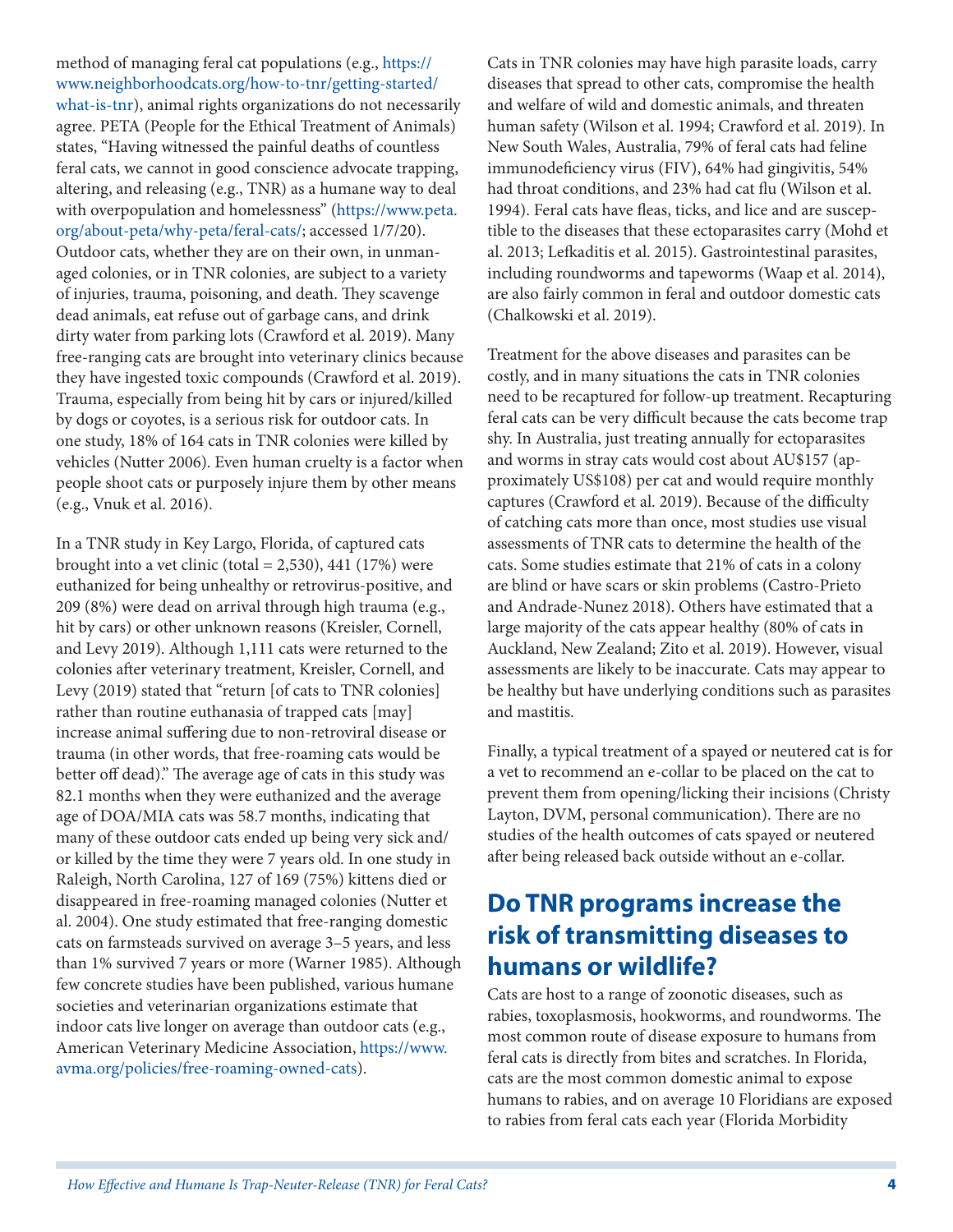and Mortality Report 2017). In 2010, 303 rabid cats were reported through a national surveillance program in the USA (Blanton et al. 2011). Rabies is a lethal disease to humans, and exposure from feral cats requires aggressive and expensive postexposure treatment of the person exposed. In addition to rabies, feral cats may also be a reservoir for the flu virus. Laboratory studies have shown that cats can contract avian flu (H5N1) and could possibly transmit this virus to humans (Rimmelzwaan et al. 2006).

Cats also harbor ectoparasites, including fleas, ticks, and mites. Cat fleas carry numerous diseases that can impact people, including cat scratch fever (caused by the bacteria *Bartonella henselae*), flea-borne typhus (caused by several species of the bacteria *Rickettsia* spp.), and plague (caused by the bacteria *Yersinia pestis*; Gerhod and Jessop 2013). Cat scratch fever is a frequently diagnosed disease in children and young adults that have had contact with cats (McElroy et al. 2010).

Because feral cats deposit a large amount of urine and feces into the environment, contaminated soil around feral cat colonies is also a source of disease. Roundworm eggs and hookworm larvae reside in the soil and are transmitted to humans through skin contact with contaminated soil. For example, in Prague, in urban areas with feral cats, 45% of soil samples contained roundworm eggs. In California, it is estimated that 2,309 free-roaming cats contributed about 108 tons of feces into the landscape (Dabritz 2006). These contaminants can impact nearby waterbodies, such as wetlands, streams, and lakes. When it rains, feces and urine can be carried to nearby waters and pollute these areas. In Monterey Bay, California, the prevalence of *Toxoplasma gondii* infections in sea otters (*Toxoplasma gondii* is the causative agent of toxoplasmosis) has been attributed to coastal runoff of infected cat feces and urine into the ocean (Miller et al. 2002). In another example, feline leukemia virus (FeLV), which historically has not infected wild populations of panthers, caused the deaths of at least five endangered Florida panthers (*Puma concolor coryi*) between 2002 and 2004, and infections have been diagnosed in six additional panthers since 2010. These infections are believed to have been transferred to the panthers from domestic cats [\(https://myfwc.com/wildlifehabitats/wildlife/](https://myfwc.com/wildlifehabitats/wildlife/panther/health/) [panther/health/](https://myfwc.com/wildlifehabitats/wildlife/panther/health/); accessed 1/7/20).

Trap-Neuter-Release cat colonies can be reservoirs for human diseases for several reasons. First, TNR colonies have high rates of immigration because they attract other cats into the colonies (Gunther et al. 2011). Often these newcomers are animals that do not have vaccinations and are susceptible to disease. As the number of susceptible

animals increases, so does the risk of disease transmission (Gerhold and Jessup 2013). In addition, when people leave food for feral cat colonies, the food attracts local wildlife like raccoons, rodents, and opossums (Hernandez 2018) that can also transmit diseases to cats in the colonies, which increases the routes and frequency of disease transmission (Gerhold and Jessup 2013). Although some animals that have been spayed or neutered may also have been vaccinated against rabies, they are unlikely to have been vaccinated for other zoonotic diseases or treated for ectoparasites like fleas and ticks. Further, with rabies vaccinations, National Association of State Public Health Veterinarians have guidelines that state an animal needs an initial shot, a booster after one year, and then boosters every 1–3 years, depending on vaccine manufacturer recommendations (National Association of State Public Health Veterinarians, 2016). While feral cats that are returned to TNR colonies have been vaccinated for rabies, they are unlikely (if trap shy) to get the necessary booster shots, which means that these cats do not have life long immunity to rabies.

Feral cat colonies have been reported to control rats in urban areas (Glass et al. 2009), but this statement is questionable. In one study, cats in an alley with rats did reduce the population of rats by more than 50% in one year, but the following year, the number of rats increased by more than 100%, despite the number of cats staying constant in the area (Glass et al. 2009). Further, cats may prey on rats, but that does not mean they stop preying on other animals in the area (Bradshaw 2006). Switching prey occurs depending on the abundance of certain prey species; so when rat populations go down, feral cats in the area will target other animal species, such as birds, frogs, etc.

Finally, feral cats are typically not socialized and can be a danger to people and pets nearby. Many feral cats can be aggressive and will bite and scratch people, and some become a public nuisance. For example, in Israel, 3,354 complaints were registered across five city councils about aggressive cats (Gunther et al. 2015). In 2018, more than 2000 cats were tested for rabies because of possible human exposure due to bites and scratches (Zito et al. 2019). In addition, stray cats enter yards and defecate and urinate in these yards, increasing the possibility of disease transmission to residents (Crawford et al. 2018). Thus, TNR colonies could have high rates of disease prevalence with an increased potential for human exposure.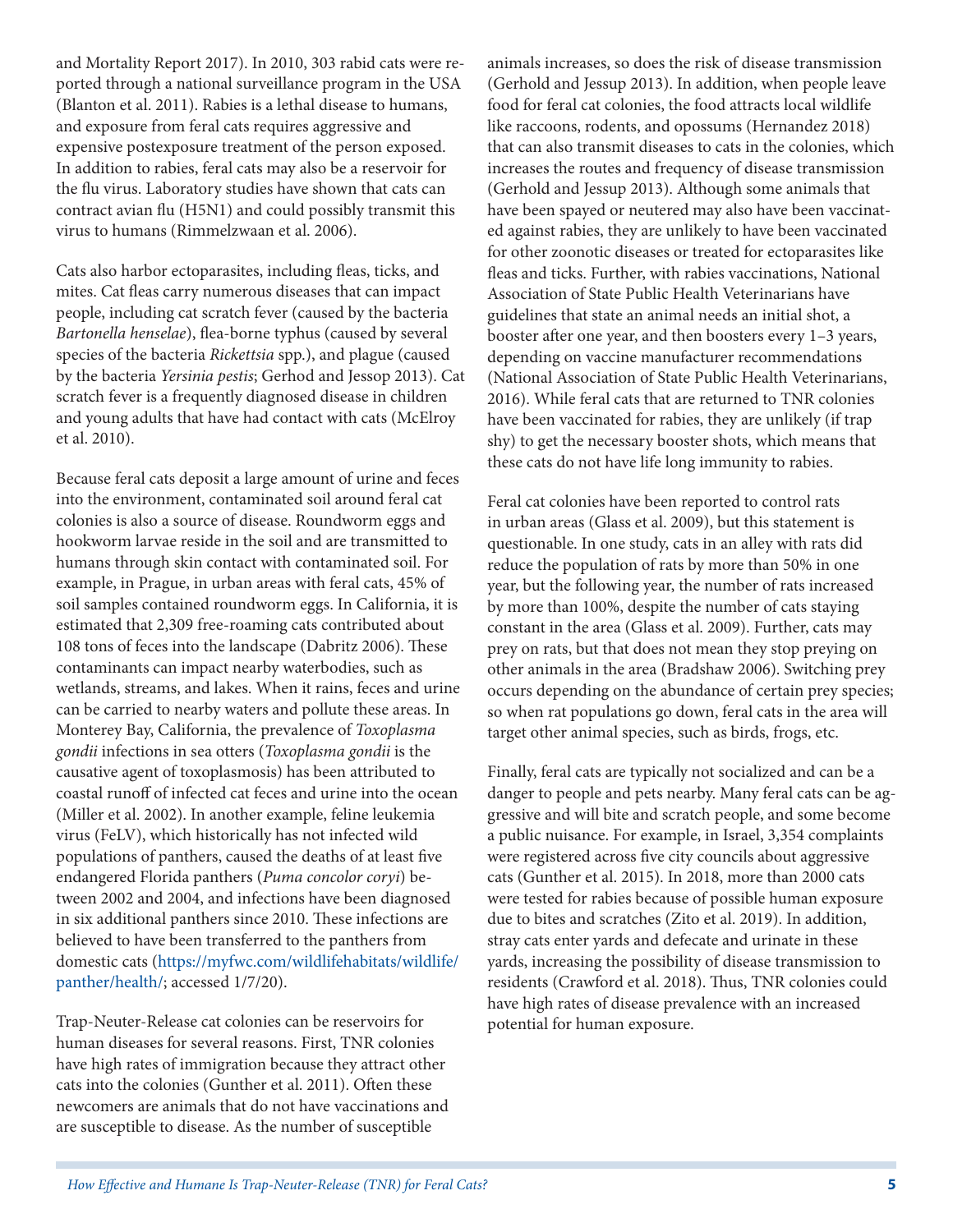### **Summary**

The above review of the TNR studies indicates that population outcomes cannot be predicted simply by the application of TNR: sometimes populations decline, and sometimes they do not. The lack of scientifically applied monitoring in studies makes reliable estimates of population sizes and TNR outcomes unreliable. What seems clear is that TNR colonies have high immigration rates via human-assisted or natural immigration, which keeps colony sizes from decreasing. In order to observe a decrease in population size in TNR colonies, high adoption/removal rates are needed to remove cats from the colony.

In theory, sterilizing enough cats so that the birth rate is less than the death rate would reduce the cat population in a given area. However, this assumes a closed population, a phenomenon that has not been observed in any of the studies. Instead, the studies observed cats immigrating into colonies, dispersing from other areas or being released into colonies by people. Even in a closed population, a large proportion of the colony must be sterilized (71% to 94%) before the population will decline over time (Andersen et al. 2004), which requires a significant input of resources. Another concern is whether TNR is humane and truly beneficial for the welfare of cats. As cited above, cats usually experience a painful death and suffer from various diseases and injuries during their lifetimes. Additionally, feral cat colonies are a source of public and wildlife health risk.

# **Commentary by Authors**

Based on the science that we reviewed above, we offer commentary about the strategy of TNR to decrease feral cat populations, and we provide future directions to address the problem of homeless cats. Overall, we feel that TNR does not appear to decrease population size unless significant resources and efforts are made to remove animals via adoption. The animals that remain appear to live shorter lives and are subject to disease and injury. In our opinion, it is much more humane to capture a healthy cat, and, if cannot be adopted, have it euthanized instead of returning it to the outdoors, where it will suffer during its life.

The danger we see in TNR programs is that TNR may be seen as a viable solution to reducing feral cat populations, and that therefore less money and effort will go towards prevention of free-ranging cats. The practice of TNR and the establishment of TNR colonies is neither humane nor proven to be effective at reducing feral cat populations. Our review concurs with another published review that found that TNR colonies do not decrease without high adoption/

removal rates, and that these colonies are both a danger to the cats themselves and to nearby humans and wildlife (Longcore et al. 2009). We understand there is no easy solution to the feral cat population problem, but we (the authors) hope more funding is directed towards prevention. Keeping cats indoors and sterilizing them is not cruel and will help to keep these cats safe from disease or injury, allowing them to live longer (see [American Bird Conservancy](https://abcbirds.org/program/cats-indoors/)  [Cats Indoors Campaign\)](https://abcbirds.org/program/cats-indoors/). People should not feed outdoor cats but should rather help them to be adopted. People who care about the welfare of cats can support funding for local animal shelters and can increase public education for the adoption of cats. Euthanizing sick, injured, or unadoptable cats may be the only solution in cases where adoption rates are low. We maintain, based on the best available science, that TNR is not a viable solution in most situations. Overall, we view TNR strategies as inhumane to the cats themselves and potentially dangerous to humans, pets, and wildlife.

### **Literature Cited**

Andersen, M. C., B. J. Martin, and G. W. Roemer. 2004. "Use of Matrix Population Models to Estimate the Efficacy of Euthanasia Versus Trap-Neuter-Return for Management of Free-Roaming Cats." *Journal of the American Veterinary Medical Association* 225: 1871–1876.

Blanton, J. D., D. Palmer, J. Dyer, and C. E. Rupprecht. 2011. "Rabies Surveillance in the United States during 2010." *J. Am. Vet. Med. Assoc.* 239: 773–783.

Boone, J. D., P. S. Miller, J. R. Briggs, V. A. Benka, D. F. Lawler, M. Slater, J. K. Levy, and S. Zawistowski. 2019. **"**A Long-Term Lens: Cumulative Impacts of Free-Roaming Cat Management Strategy and Intensity on Preventable Cat Mortalities." *Front. Vet. Sci.* [https://doi.org/10.3389/](https://doi.org/10.3389/fvets.2019.00238) [fvets.2019.00238](https://doi.org/10.3389/fvets.2019.00238)

Bradshaw, J. W. S. 2006. "The Evolutionary Basis for the Feeding Behavior of Domestic Dogs (*Canis familiaris*) and Cats (*Felis catus*)." *J. Nutr.* 136: 1927S–1931S.

Castro-Prieto, J., and M. J. Andrade-Nunez. 2018. "Health and Ecological Aspects of Stray Cats in Old San Juan, Puerto Rico: Baseline Information to Develop an Effective Control Program." *P. R. Health Sci.* J.37: 110–114.

Castillo, D., and A. L. Clarke. 2003. "Trap/Neuter/Release Methods Ineffective in Controlling Domestic Cat 'Colonies' on Public Lands." *Natural Areas Journal* 23(3): 247–253.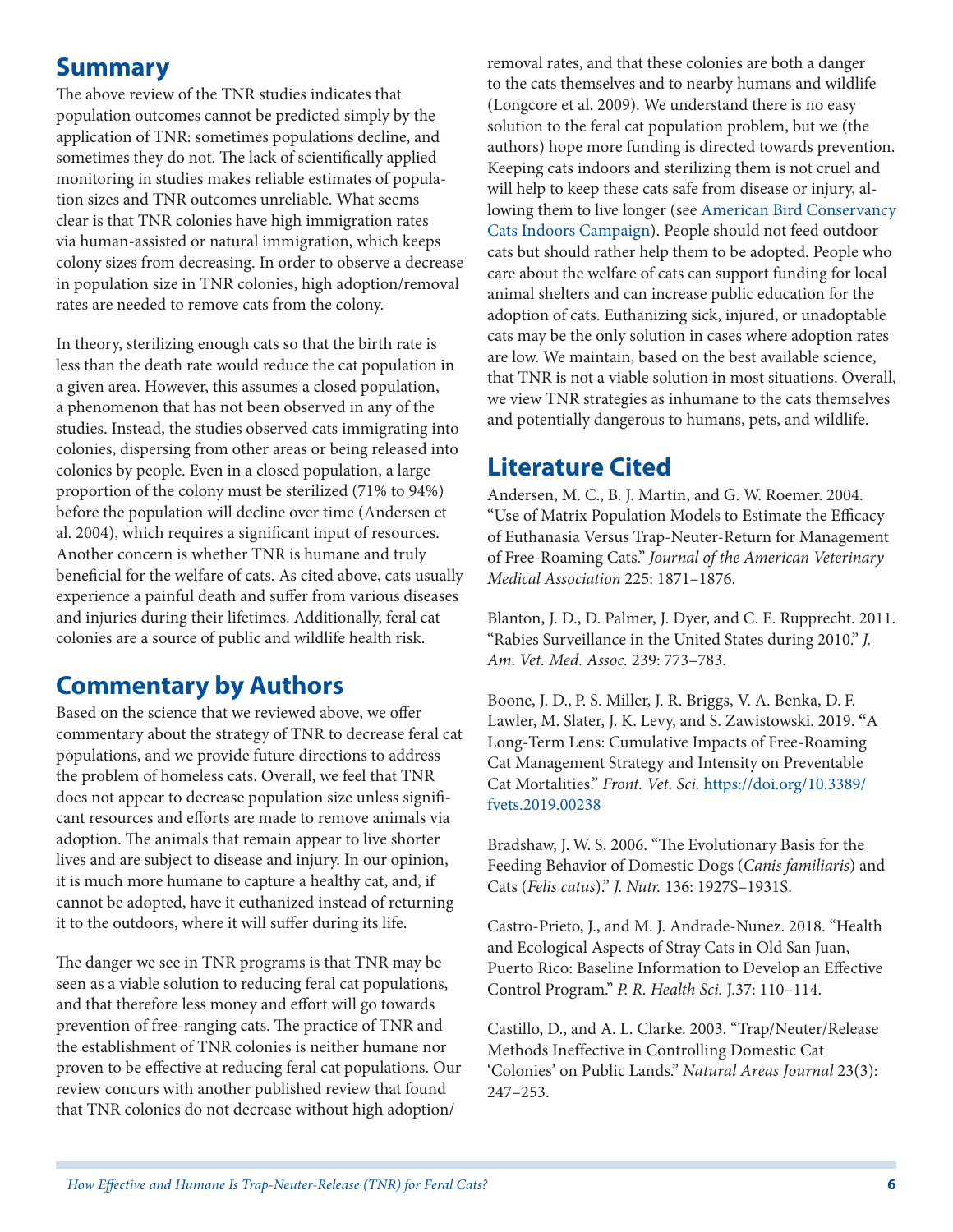Centonze, L. A., and J. K. Levy. 2002. "Characteristics of Free-Roaming Cats and their Caretakers." *J. Am. Vet. Med. Assoc.* 220: 1627–1633.

Chalkowski, K., A. E. Wilson, C. A. Lepczyk, and S. Zohdy. 2019. "Who Let the Cats Out? A Global Meta-Analysis on Risk of Parasitic Infection in Indoor Versus Outdoor Domestic Cats (*Felis catus*)." *Biol. Lett.* 15(4): 20180840.

Crawford, H. M., M. C. Calver, and P. A. Fleming. 2019. "A Case of Letting the Cat Out of The Bag—Why Trap-Neuter-Return Is Not an Ethical Solution for Stray Cat (*Felis catus*) Management*." Animals* 9(4): Article 171.

Crawford, H. M., J. B. Fontaine, M. C. Calver. 2018. "Ultrasonic Deterrents Reduce Nuisance Cat (*Felis catus*) Activity on Suburban Properties." *Glob. Ecol. Conserv.* 15: e00444, doi:10.1016/j.gecco.2018.e00444.

Dabritz, H. A., R. Atwill, I. A. Gardner, M. A. Miller, and P. A. Conrad. 2006. "Outdoor Fecal Deposition by Free-Roaming Cats and Attitudes of Cat Owners and Nonowners toward Stray Pets, Wildlife, and Water Pollution." *J. Am. Vet. Med. Assoc*. 229: 74–81 doi:10.2460/javma.229.1.74.

Foley, P., J. E. Foley, J. K. Levy, and T. Paik. 2005. "Analysis of the Impact of Trap-Neuter-Return Programs on Populations of Feral Cats." *JAVMA* Vol 227 No. 11: 1775–1781.

Gerhold, R. W., and D. A. Jessup. 2013. "Zoonotic Diseases Associated with Free-Roaming Cats." *Zoonoses and Public Health* 60(3): 189–195.

Glass, G. E., L. C. Gardner-Santana, R. D. Holt, J. Chen, T. M. Shields, M. Roy, S. Schachterle, and S. L. Klein. 2009. "Trophic Garnishes: Cat-Rat Interactions in an Urban Environment." *PLoS ONE* 4: e5794. doi:10.1371/journal. pone.0005794.

Gunther, I., T. Raz, O. Berke, and E. Klement. 2015. "Nuisances and Welfare of Free-Roaming Cats in Urban Settings and Their Association with Cat Reproduction." *Prev. Vet. Med.* 119: 203–210. doi:10.1016/j.prevetmed.2015.02.012.

Gunther, I., H. Finkler, and J. Terkel. 2011. "Demographic Differences between Urban Feeding Groups of Neutered and Sexually Intact Free-Roaming Casts Following a Trap-Neuter-Return Procedure." *J. Am. Vet. Med. Assoc.* 238: 1134–1140.

Hatley, P. J. 2003. "Feral Cat Colonies in Florida: The Fur and Feathers Are Flying." *Journal of Land Use* 18: 441–465.

Hernandez, S. M., K. A. T. Loyd, A. N. Newton, M. Gallagher, B. L. Carswell, and K. J. Abernathy. 2018. "Activity Patterns and Interspecific Interactions of Free-Roaming, Domestic Cats in Managed Trap-Neuter-Return Colonies." *Appl. Anim. Behav. Sci.* 202: 63–68.

Ireland, T., and R. M. Neilan. 2016. "A Spatial Agent-Based Model of Feral Cats and Analysis of Population and Nuisance Controls." *Ecological Modelling* 337: 123–136.

Jessup, D. 2004. "The Welfare of Feral Cats and Wildlife." *Journal of the American Veterinary Medical Association* 225(9):1377–83

Kreisler, R. E., H. N. Cornell, and J. K. Levy. 2019. "Decrease in Population and Increase in Welfare of Community Cats in a Twenty-Three Year Trap-Neuter-Return Program in Key Largo, FL: The ORCAT Program." *Front. Vet. Sci.* 6: 7.

Lefkaditis, M. A., A. V. Sossidou, A. H. Panorias, S. E. Koukeri, A. I. Paştiu, and L. V. Athanasiou. 2015. "Urban Stray Cats Infested by Ectoparasites with Zoonotic Potential in Greece." *Parasitol. Res.* 114: 3931–3934. doi:10.1007/ s00436-015-4688-4.

Levy, J. K., and P. C. Crawford. 2004. "Humane Strategies for Controlling Feral Cat Populations." *J. Am. Vet. Med. Assoc.* 9: 1354–1360.

Levy, J. K., D. W. Gale, L. A. Gale. 2003. "Evaluation of the Effect of a Long-Term Trap-Neuter-Return and Adoption Program on a Free-Roaming Cat Population." *J. Am. Vet. Med. Assoc.* 222: 42–46.

Levy, J. K., N. M. Isaza, and K. C. Scott. 2014. "Effect of High-Impact Targeted Trap-Neuter-Return and Adoption of Community Cats on Cat Intake to a Shelter." *Vet J.* 201:269–74. doi: 10.1016/j.tvjl.2014.05.001

Longcore, T., C. Rich, and L. M. Sullivan. 2009. "Critical Assessment of Claims Regarding Management of Feral Cats by Trap-Neuter-Return." *Conservation Biology* 23(4): 887–894.

Loss, S. R., T. Will, T. Longcore, and P. P. Marra. 2018. "Responding to Misinformation and Criticisms Regarding United States Cat Predation Estimates." *Biological Invasions*  20: 3385–3396.